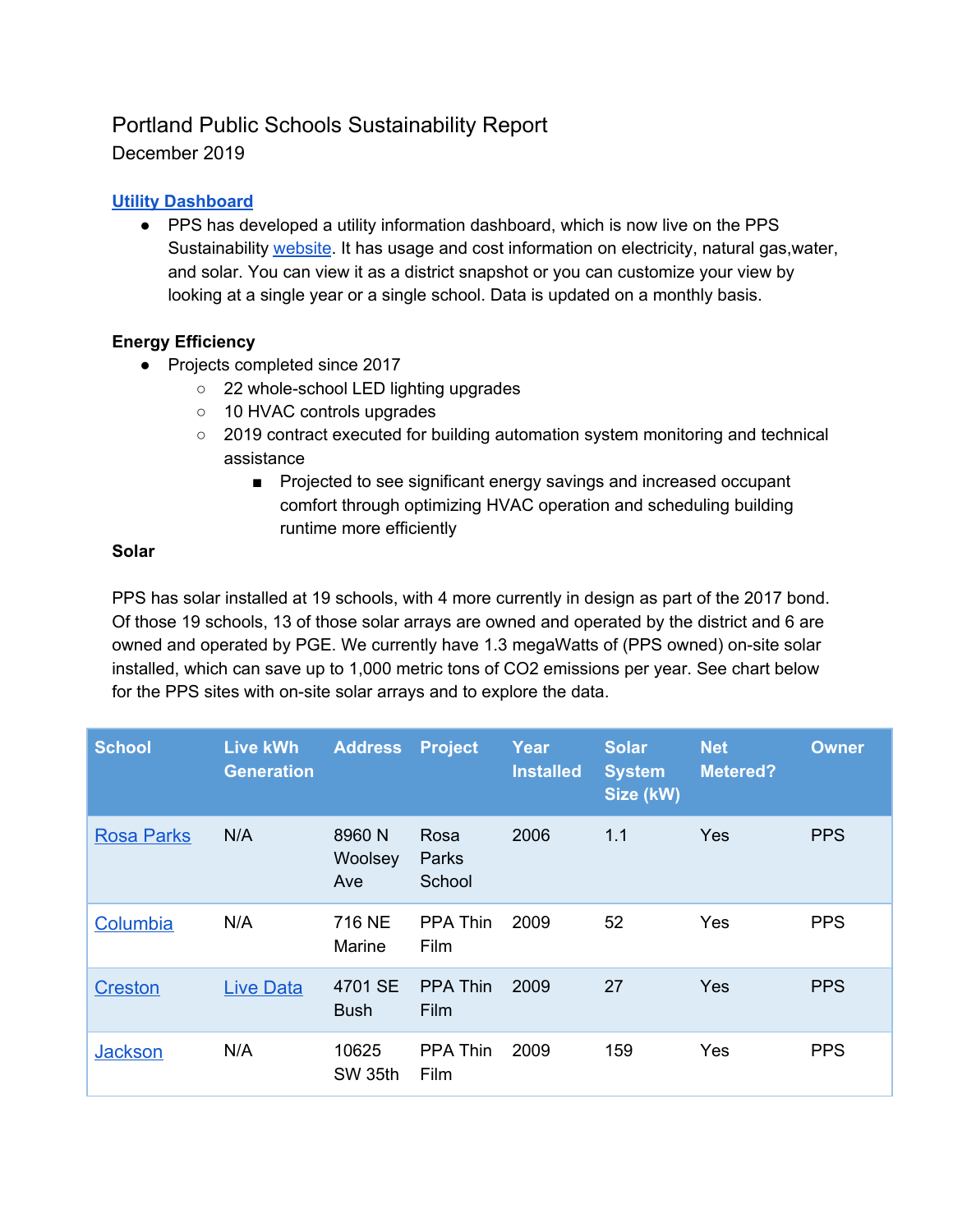| <u>Lane</u>                      | N/A              | 7200 SE<br>60th                    | <b>PPA Thin</b><br>Film        | 2009 | 60      | Yes       | <b>PPS</b> |
|----------------------------------|------------------|------------------------------------|--------------------------------|------|---------|-----------|------------|
| Lent                             | N/A              | 5105 SE<br>97th                    | PPA Thin<br>Film               | 2009 | 100     | Yes       | <b>PPS</b> |
| <b>Roseway</b><br><b>Heights</b> | N/A              | 7334 NE<br>Siskiyou                | PPA Thin<br>Film               | 2009 | 54      | Yes       | <b>PPS</b> |
| <b>Scott</b>                     | N/A              | 6700 NE<br>Prescott                | PPA Thin<br>Film               | 2009 | 120     | Yes       | <b>PPS</b> |
| Woodstock                        | N/A              | 5601 SE<br>50th                    | <b>PPA Thin</b><br>Film        | 2009 | 16.3    | Yes       | <b>PPS</b> |
| <b>Arleta</b>                    | <b>Live Data</b> | 5109 SE<br>66th Ave                | <b>PGE</b><br>Solar<br>Project | 2015 | 151.2   | <b>No</b> | <b>PGE</b> |
| <b>Bridlemile</b>                | <b>Live Data</b> | 4300<br>SW 47th<br>Dr              | <b>PGE</b><br>Solar<br>Project | 2015 | 241.5   | <b>No</b> | <b>PGE</b> |
| <b>Hosford</b>                   | <b>Live Data</b> | 2303 SE<br>28th PI                 | <b>PGE</b><br>Solar<br>Project | 2015 | 186.6   | <b>No</b> | <b>PGE</b> |
| James John                       | <b>Live Data</b> | 7439 N<br>Charlest<br>on Ave       | <b>PGE</b><br>Solar<br>Project | 2015 | 216.9   | <b>No</b> | <b>PGE</b> |
| Laurelhurst                      | <b>Live Data</b> | 840 NE<br>41st Ave                 | <b>PGE</b><br>Solar<br>Project | 2015 | 108.9   | No        | <b>PGE</b> |
| <b>Wilson</b>                    | <b>Live Data</b> | 1151<br>SW<br>Vermont<br><b>St</b> | <b>PGE</b><br>Solar<br>Project | 2015 | 273.9   | <b>No</b> | <b>PGE</b> |
| Franklin                         | <b>Live Data</b> | 5405 SE<br>Woodwa<br>rd            | 2012<br><b>Bond</b>            | 2017 | 105.484 | Yes       | <b>PPS</b> |
| Roosevelt                        | <b>Live Data</b> | 6941N                              | 2012                           | 2017 | 134.79  | Yes       | <b>PPS</b> |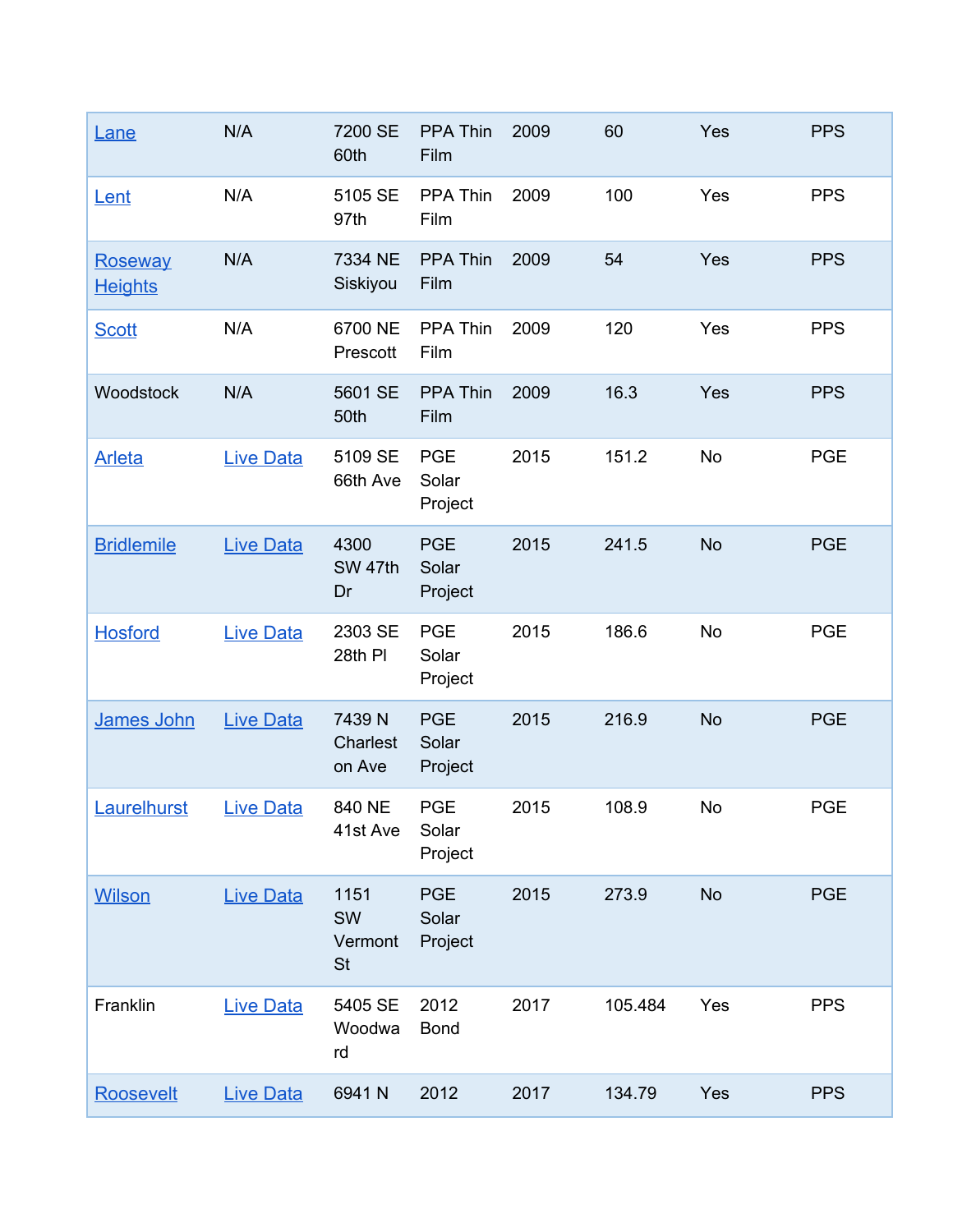|         |                  | Central          | <b>Bond</b>         |      |          |                  |            |
|---------|------------------|------------------|---------------------|------|----------|------------------|------------|
| Faubion | <b>Live Data</b> | 2930 NE<br>Dekum | 2012<br><b>Bond</b> | 2017 | 152.28   | Yes              | <b>PPS</b> |
| Grant   | Coming<br>Soon   | 2245 NE<br>36th  | 2012<br><b>Bond</b> | 2019 | 325      | <b>Yes</b>       | <b>PPS</b> |
|         |                  |                  |                     |      |          |                  |            |
|         |                  |                  | <b>Total</b>        |      | 2.485954 | <b>MegaWatts</b> |            |

## **Waste**

- Waste [Management](https://www.pps.net/Page/2094) webpage; updated educational signage, recycling guide, FAQs, best practices resources
- Cost Savings Potential
	- The more waste we divert *out of* the landfill and *into* recycling or food waste, the more money we save
		- Landfill: \$45/haul
		- Recycling (paper, plastic, metal): **\$20/haul**
		- Food Waste (food scraps only): **\$27/haul**
- Recycling
	- Education
		- Partnership with [Metro](https://www.oregonmetro.gov/tools-partners/education-resources/resource-conservation-and-recycling-education/curriculum) for curriculum, toolkits, and presentations on recycling and resource conservation
	- Bins
		- PPS Facilities has an inventory of 'pop-up' recycling bins for school use
- **Food Waste** 
	- Back of [House](https://www.pps.net/Page/2119) (kitchen collection)
		- All PPS kitchens began collecting food waste in fall 2019
	- Front of [House](https://docs.google.com/forms/d/e/1FAIpQLScFI95uMzOckW8znuj5fV89u0eVVi1X6VNbv-mPYruGTgjpvg/viewform?usp=sf_link) (cafeteria/student collection)
		- 19 schools participating by January 2020, and growing
			- Abernethy, Beach, Beverly Cleary, Bridger, Duniway, East Sylvan, Faubion, Gray, Hauhrust, King, Laurelhurst, Lewis, Markham, Peninsula, Richmond, Rieke, Sabin, Sunnyside, Woodlawn
- Durables/Reusable Items (trays, utensils, cups)
	- For Fall 2019:
		- 7 schools began using durable trays
		- 5 schools began using durable utensils
		- 2 schools began using durable cups
	- Nutrition Services have comprehensive data points on participating schools